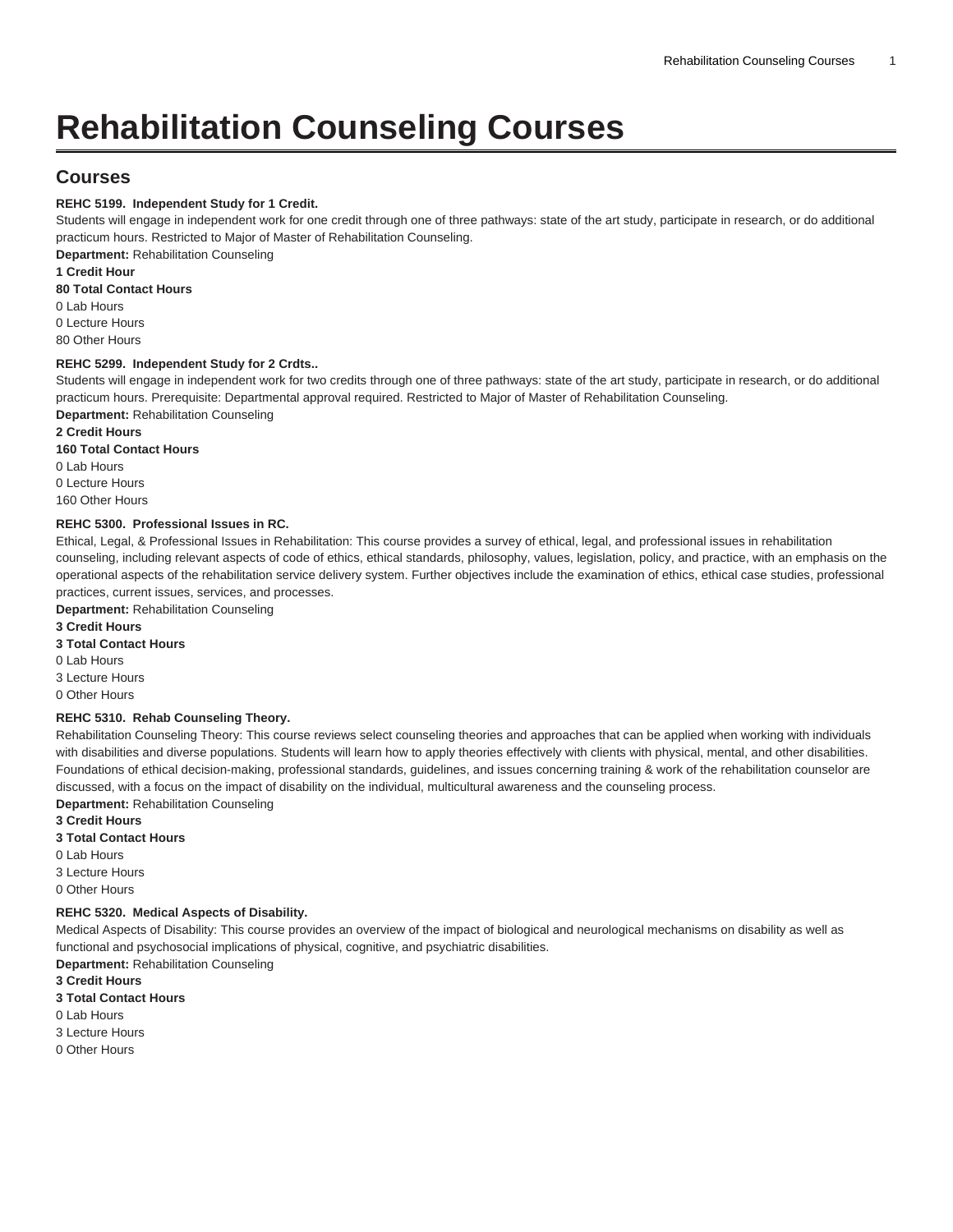#### **REHC 5324. Ethics and Legal Issues Rehab.**

Ethics and Legal Issues in Rehabilitation Counseling: This course introduces ethical and legal issues for rehabilitation counselors in community agencies. Potential ethical and legal dilemmas are studied to assist students in developing ethical decision-making skills as part of professional practice. **Department:** Rehabilitation Counseling

#### **3 Credit Hours**

**3 Total Contact Hours**

0 Lab Hours

3 Lecture Hours

0 Other Hours

#### **REHC 5330. Psychosocial Aspects of Disab.**

Psychosocial Aspects of Disability: This course reviews the social and political factors that handicap individuals with disabilities. Students are also exposed to strategies to enhance coping and adjustment to disability, methods to promote societal attitudinal change and client empowerment, and the role of family, social networks, and community in the provision of services.

**Department:** Rehabilitation Counseling

**3 Credit Hours 3 Total Contact Hours** 0 Lab Hours 3 Lecture Hours 0 Other Hours

#### **REHC 5338. Grp Couns & Rehab Couns.**

Group Counseling and Rehabilitation Counseling: This course provides basic instruction related to conducting group counseling and related types of group work in rehabilitation settings with people with disabilities. Students will learn effective leadership skills that contribute to group effectiveness. **Department:** Rehabilitation Counseling

**3 Credit Hours 3 Total Contact Hours** 0 Lab Hours

3 Lecture Hours

0 Other Hours

**Prerequisite(s):** ([REHC 5300](/search/?P=REHC%205300) w/B or better AND [REHC 5310](/search/?P=REHC%205310) w/B or better)

# **REHC 5339. Techniques in Rehab Counseling.**

Techniques in Rehabilitation Counseling: This course focuses on the development of skills foundational to rehabilitation counseling practice. There is an emphasis on facilitative communication in interpersonal interactions, essential interviewing skills, and systematic problem solving in the application to rehabilitation counseling practice in different settings. Students will learn evidence-based counseling strategies and techniques for prevention and intervention.

**Department:** Rehabilitation Counseling

**3 Credit Hours**

**3 Total Contact Hours**

0 Lab Hours

3 Lecture Hours

0 Other Hours

#### **REHC 5340. Rehab Counseling Methods.**

Rehabilitation Counseling Methods: This course provides an overview of the history, legislation, systems, philosophy, and current trends of rehabilitation counseling as well as theories, models, and interventions related to rehabilitation counseling. **Department:** Rehabilitation Counseling

**3 Credit Hours**

- **3 Total Contact Hours**
- 0 Lab Hours
- 3 Lecture Hours
- 0 Other Hours

#### **REHC 5350. Psychiatric Rehabilitation.**

Psychiatric Rehabilitation: This course reviews psychiatric rehabilitation concepts and principles, techniques, history, treatment settings and modalities. The course introduces students to issues related to community participation, acceptance, and inclusion of persons with psychiatric disabilities in society. Emphasis is placed on counseling and treatment planning in reaching vocational goals with those who have psychiatric and developmental disorders. **Department:** Rehabilitation Counseling

- **3 Credit Hours**
- **3 Total Contact Hours**
- 0 Lab Hours
- 3 Lecture Hours
- 0 Other Hours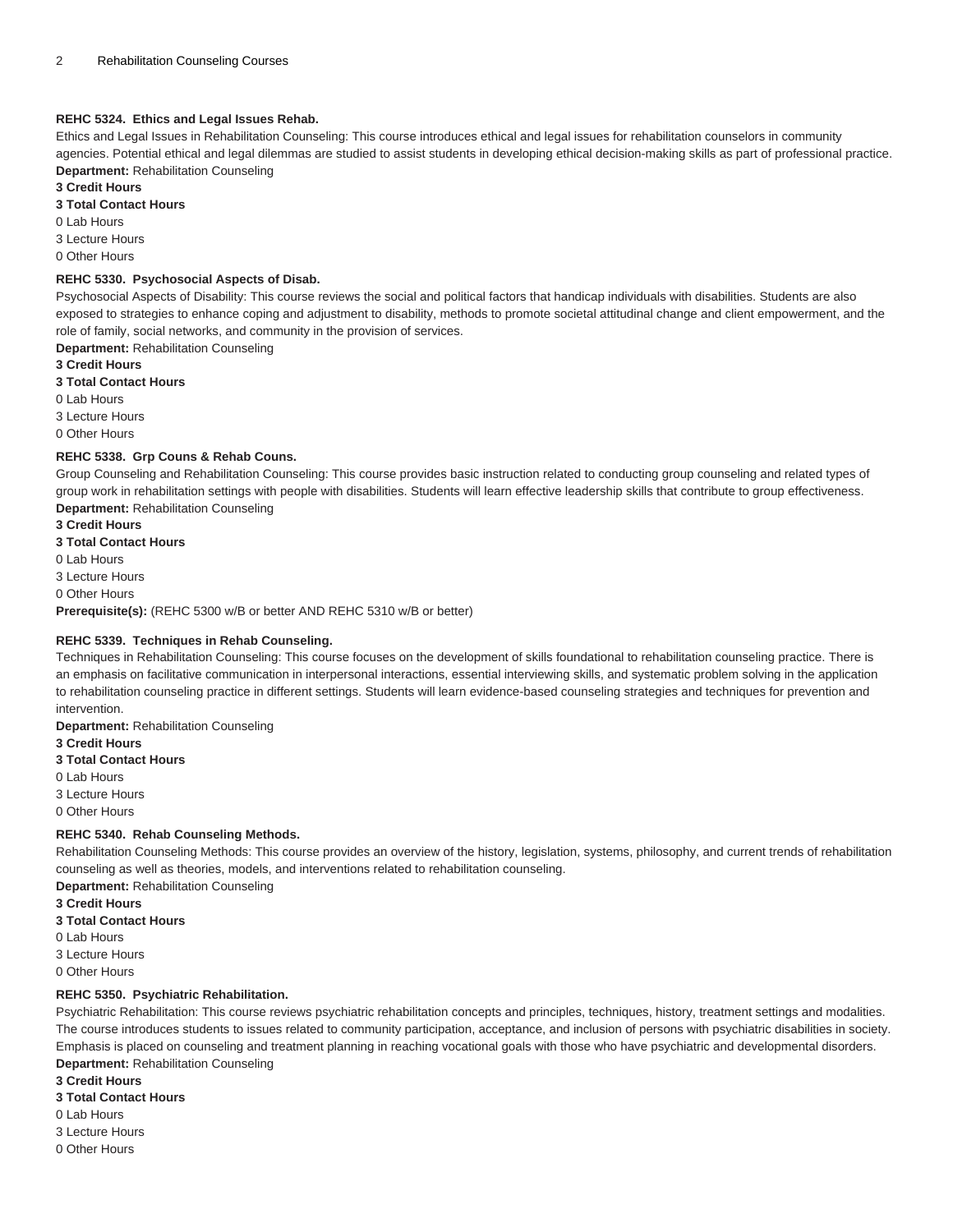### **REHC 5360. Career Counseling & Develop.**

Career Counseling and Development: This course reviews the application of career development theories and labor market and occupational information in the assessment and planning aspects of career counseling of persons with disabilities. Intervention strategies for assisting persons with disabilities to achieve vocational outcomes and for assisting employers in accomodating and retaining employees with disabilities are also provided.

**Department:** Rehabilitation Counseling **3 Credit Hours**

**3 Total Contact Hours**

0 Lab Hours

3 Lecture Hours

0 Other Hours

# **REHC 5370. Diversity-Disab. across Lifesp.**

This course examines the impact of human development, culture, race, ethnicity and the intersection of identity in counseling. Knowledge, skills, and competencies needed by counselor to facilitate culturally relevant treatment will be explored; also examined will be characteristics of different cultural, racial and ethnic groups that reside in the United States. The seminar course style emphasizes reviewing and discussing literature and research about multicultural issues as a means to develop knowledgeable, skillful, and thoughtful rehabilitation counselors. Prerequisite: Departmental approval. Restricted to Major of Master of Rehabilitation Counseling.

**Department:** Rehabilitation Counseling

**3 Credit Hours 3 Total Contact Hours**

0 Lab Hours

3 Lecture Hours

0 Other Hours

# **REHC 5375. Assessm & Res. in REHC.**

Assessment and Research in Rehabilitation Counseling: This course is designed to help students become more familiar with the basic principles related to the assessment process in rehabilitation counseling and how various major disabilities and chronic health conditions impact the assessment process. Basic assessment terminology, concepts, procedures, and assessment types will be discussed in the rehabilitation counseling context. Overall, this course is an overview of the selection, administration, accommodations/bias, limitations, and interpretation of major assessment tools. **Department:** Rehabilitation Counseling

**3 Credit Hours**

**3 Total Contact Hours**

0 Lab Hours

3 Lecture Hours

0 Other Hours

# **REHC 5389. Rehab Research & Pro Eval.**

Rehabilitation Research and Program Evaluation: This course i designed to provide an understanding of research methods used in rehabilitation programs. Rehabilitation program evaluation and basic statistics research methods, outcome based research and ethical/ legal/cultural issues related to research will be explored.

**Department:** Rehabilitation Counseling **3 Credit Hours 3 Total Contact Hours** 0 Lab Hours 3 Lecture Hours

0 Other Hours

# **REHC 5390. Practicum in Rehabilitation.**

Practicum in Rehabilitation: This course is designed to provide students with opportunities to apply the necessary skills, knowledge, and behaviors necessary for effective rehabilitation counseling practice. The application of counseling skills and theories and techniques are used while working with individuals with disabilities. This includes a 100- hour experience where students obtain a supervised counseling experience in a rehabilitation related service setting to develop effective strategies for client services.

**Department:** Rehabilitation Counseling

**3 Credit Hours**

- **3 Total Contact Hours**
- 0 Lab Hours
- 0 Lecture Hours
- 3 Other Hours